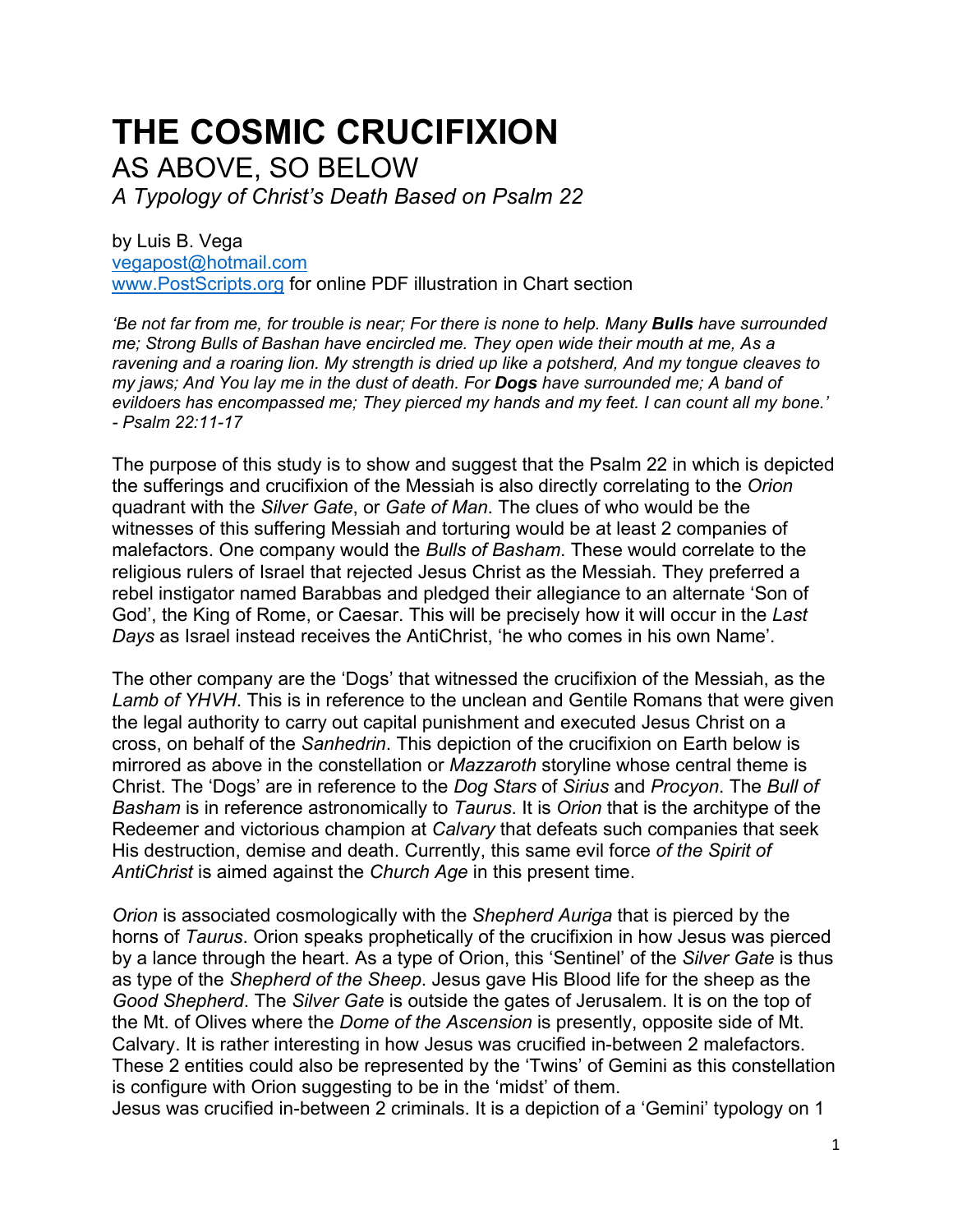level of interpretation. It is also interesting how a lamb was prepared and consumed for the Passover meal and oblations. The lamb was skinned and totally exposed as Jesus in similar fashion was stripped of this clothing. It is believed that as part of the public humiliation, the Romans actually crucified 'offenders' totally naked on a cross as it was their custom. The lamb was impaled much like crucified man was on a 'cross' beam. A cross beam was inserted across the ribcage of the lamb. This has the inference of how the Roman lance, as a 'cross beam' was thrust across the ribcage to pierce the heart of Jesus. These wooden beams were as a 'cross' that all the Passover lambs experienced as did Jesus also on the cross. This has the inference of how the Roman lance, as a 'cross beam' was thrust across the ribcage to pierce the heart of Jesus.

This event of the crucifixion of Christ is believed to be prophetically referenced in Psalm 22. There are at least 2 companies that are noted as 'Beasts' that sought and seek to devour the *Manchild*, Jesus Christ. These are the 'Dogs' and the 'Bulls of Basham'. Such was the case at Jesus' crucifixion in that the supposed 'Learned Elders of Zion' were there to mock Jesus and demanded He perform more signs and 'come down from the cross' if He was the true Son of GOD, the Prince, the Messiah. The other company were the Romans whom the Jews consider Gentiles and thus 'unclean' no better than a 'Dog'. These 'Dogs' correlated cosmologically to the *Canis Major* and *Canis Minor* having their prominent stars of *Sirius* and *Procyon* as the 'Dog Stars'.

The so called 'Learned Elders of Zion' would have recognized these convergences of prophetic factors even depicted and occurring at this crucifixion. It was not unlike any other mundane one the Romans carried out. Such a prophetic and astronomical parallel on Earth as they were in the Heavens of the crucifixion of Christ Jesus was not missed by them. Why? Such supposed Rulers of Israel were in actuality 'wizards' and 'warlocks' of a different Father and King. These are of the type who studied the forbidden *Babylonian Zohar's* and such other books that contained the so-called deep secrets and dark magic of Lucifer.

The *Sanhedrin* and the 'Teachers' of Israel did recognize this setting as being prophetic. For example they demanded Pilot revise the public notice of Jesus' supposed offence. Such notices of the infraction or crime of those being crucified were nailed also to the cross of the offender. In this case it has been suggested that the acronym of the phrase that Pilot inscribed nearly spelled-out the unspoken *Name of the GOD* of Israel, YHVH. This is the *Tetragrammaton* or Greek for 'The 4 Letters'. The 'office' was written as follows. Of note, there is no 'W' letter in Hebrew and a U or V is instead used.

*'And Pilate wrote a title, and put it on the cross. And the writing was JESUS OF NAZARETH THE KING OF THE JEWS. This title then read many of the Jews: for the place where Jesus was crucified was nigh to the city: and it was written in Hebrew, and Greek, and Latin.' -John 1:19*